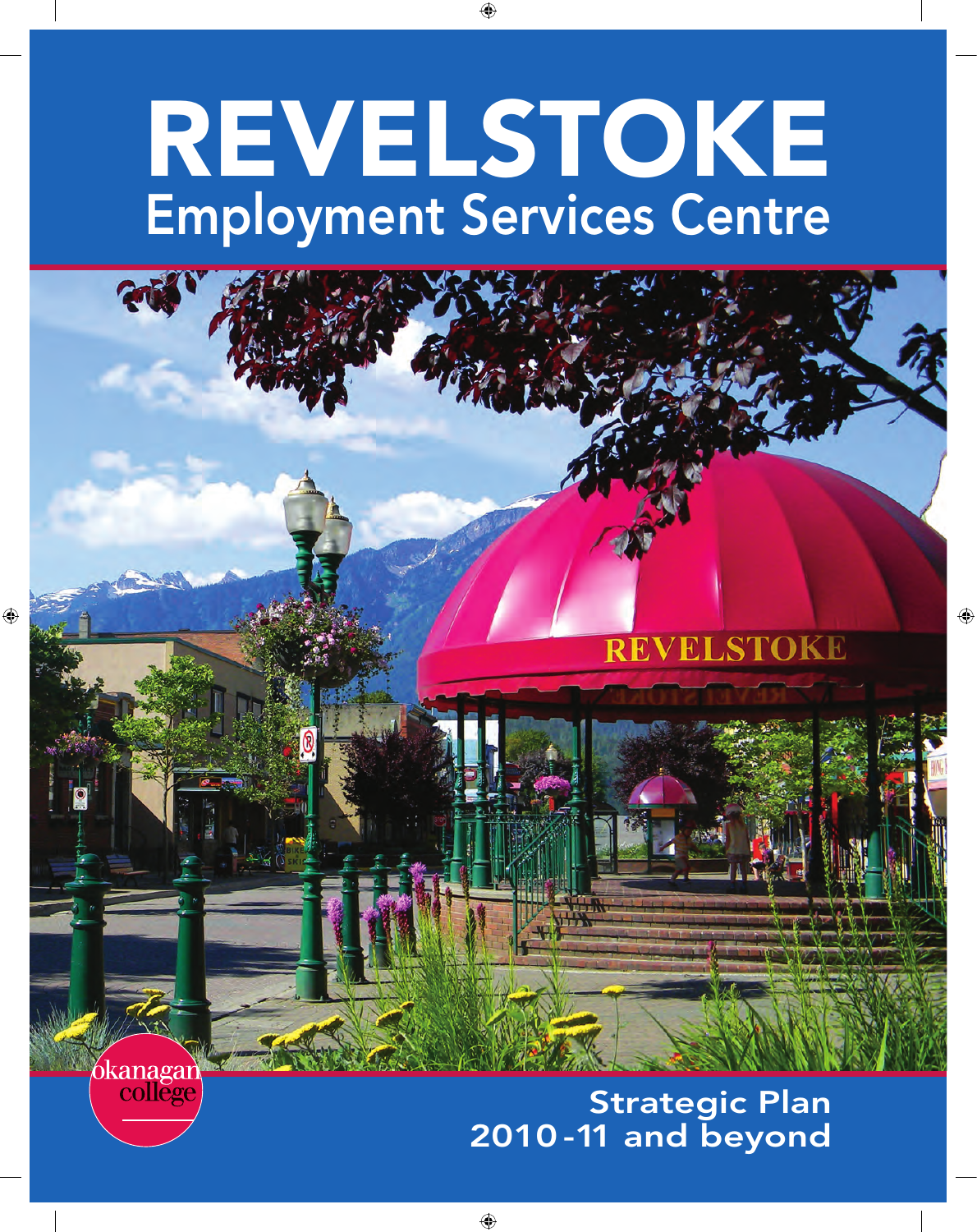#### EXECUTIVE SUMMARY

Revelstoke Employment Services Centre (RESC) has been an integral part of Revelstoke's public services for the past 8 years. Our organization provides both self assisted and assisted employment services under the guidelines of an agreement between the Province of British Columbia and Okanagan College. The current agreement is in place until November, 2011.

 $\bigoplus$ 

During the next several months, leading up to the end of the current agreement, the Province is implementing a Request for Proposal process to determine the next agreement holders for employment services centres across the province.

In December 2009, we began our strategic planning process that will enable us to continue to improve on our current services and to ensure a solid foundation moving towards the next agreement. The result is a strategic plan for RESC that clearly states our mission, goals, objectives and the actions required. It is a guide for our future, one that clearly reflects the vitality of the centre and the considerable commitment of our staff.

This strategic plan is intended, primarily, to be a comprehensive management tool for RESC. We will be implementing the plan over the next one and a half years as we position ourselves to move forward towards the vision of the Province's new service delivery model.

⊕

↔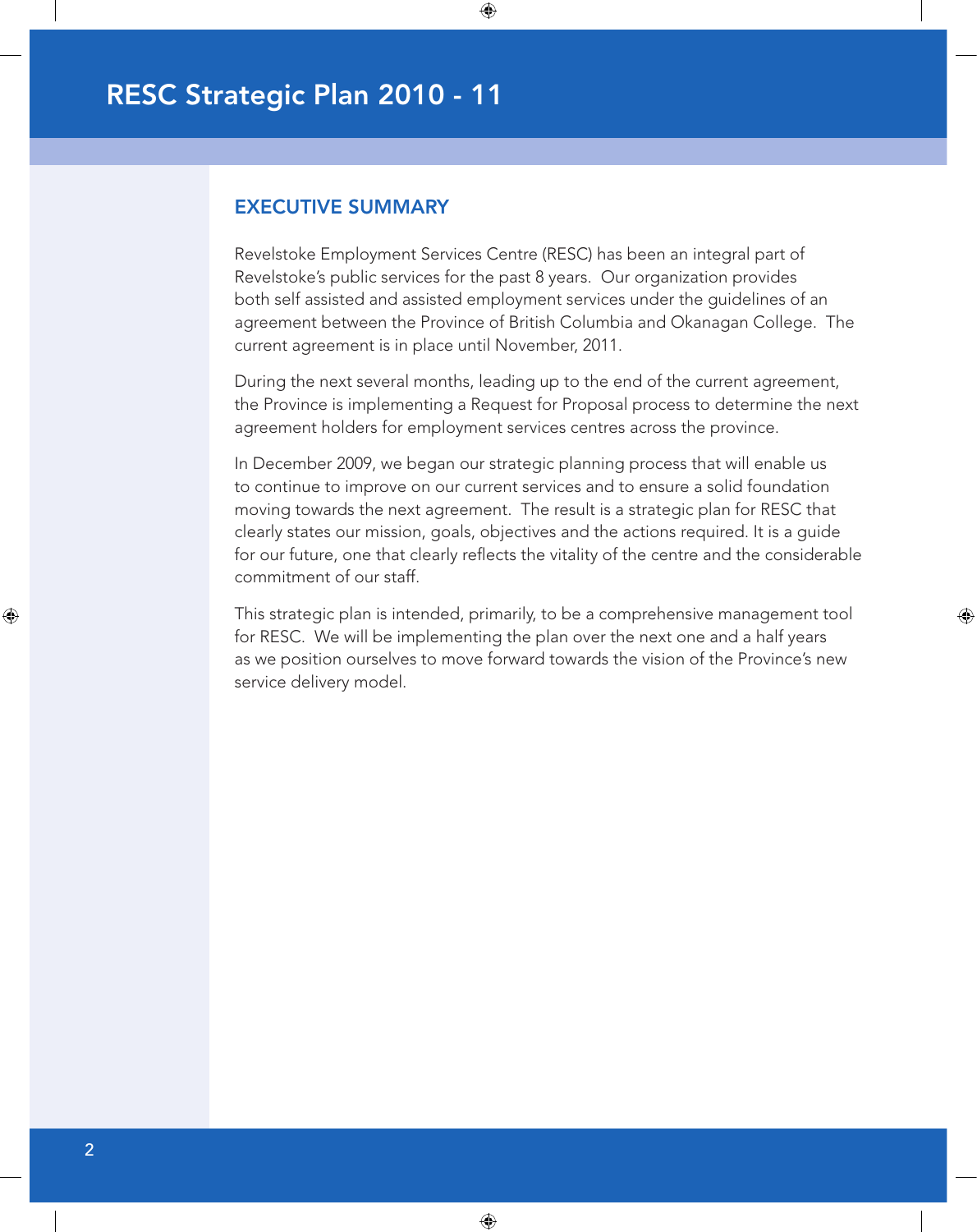#### MISSION STATEMENT:

Revelstoke Employment Services Centre is an employment assistance service that is dedicated to providing client-centred career development and employment counselling. We seek to deliver our mission by fostering a reputable, highly qualified and motivated team.

 $\bigoplus$ 

We will provide an atmosphere that promotes action towards sustainable employment, by providing self-guided activities and employment counselling in a comfortable, environment that welcomes clients to actualize their full potential.

#### GUIDING PRINCIPLES:

⊕

RESC's approach to its work will be directed by the guiding principles of its Employment Assistance Service Agreement and the following core values:

| <b>Ethical</b>       | RESC will be honest and fair and will practice integrity with open<br>communication.                                                                                                                                    |
|----------------------|-------------------------------------------------------------------------------------------------------------------------------------------------------------------------------------------------------------------------|
| <b>Collaborative</b> | RESC will collaborate with all government agencies, service<br>providers, businesses, our community and organizations that<br>share similar goals and objectives, and have complementary<br>strengths.                  |
| Professional         | RESC will be accountable and informed and will practice con-<br>fidentiality while meeting the professional standards as set out<br>in the Canadian Standards and Guidelines for Career Develop-<br>ment Practitioners. |
| <b>Tolerance</b>     | RESC will provide an equitable and accessible environment by<br>practicing kindness, respect and tolerance.                                                                                                             |

 $\bigoplus$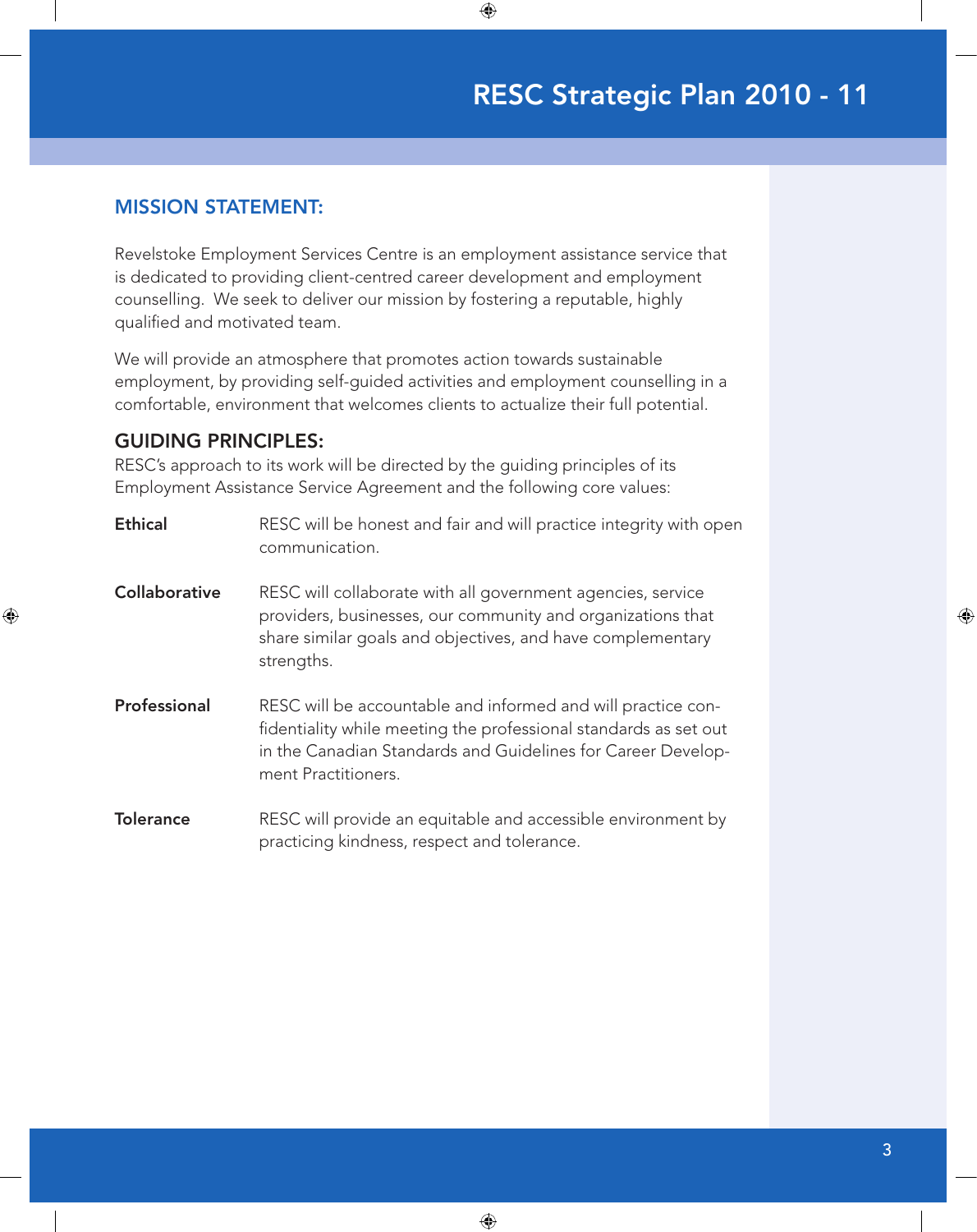### History of Okanagan College and the Revelstoke Employment Services Centre

 $\bigoplus$ 

The beginning of Revelstoke Employment Services Centre occurred in the Fall of 2002 as Okanagan (University) College secured a one year contract (Dec. 1, 2002 to Nov. 30, 2003) from Human Resources and Social Development Canada (HRSDC) to operate the Employment Assistance Services (EAS). The EAS is an employment program that provides funding to organizations to assist unemployed individuals to prepare for, obtain and maintain employment. As an EAS, RESC is given quarterly and annual targets to meet.

The Revelstoke Employment Services Centre (RESC) opened its doors to the public on January 2, 2003 at its current location on Campbell Ave. At this time RESC employed 5 team members; 1 Program Coordinator/Program Administrator, 2 Employment Facilitators (EF) and 2 Employment Assistants (EA). These Employment Assistant positions and one Employment Facilitator position started as part time (25 hours per week) and have progressed into full time (35 hours per week) roles. These Unionized employees at RESC are 'regular' employees of Okanagan College but because of the nature of these contracts, RESC employees have no bumping or severance rights.

RESC operated within the one year contract model from Dec. 1, 2002 to Nov. 30, 2007 (5yrs). On Dec. 1, 2007 RESC started its first year of a 3 year contract (Dec. 1, 2007 to Nov. 30, 2010). On Feb. 2, 2009 Service Canada transferred EAS responsibilities over to the Province of British Columbia Ministry of Housing and Social Development (MHSD) – Employment & Labour Market Services (ELMS). Full information on these provincial programs is available at [http://www.labourmarketservices.gov.bc.ca/.](http://www.labourmarketservices.gov.bc.ca/)

⊕

In June 2009 RESC was informed that they would receive an additional year extension to their current agreement taking it to Nov. 30, 2011. On July 6, 2009 RESC added two additional team members: a full-time Youth Employment Facilitator and a part-time Employment Assistant.

The Employment Services Centre has been operating at its current location of 117 Campbell Ave since its inception in 2002. RESC offers two distinct employment services to the public. The first service, the Worksearch Centre, offers self-assisted job search services to those that are legally entitled to work in Canada. These services include but are not limited to:

- 9 client computers with internet, job search & career decision making tools
- phone & message service
- scanner, photocopier, printers & fax
- local job postings
- resource area which includes: books, DVDs & magazines etc.

 $\bigoplus$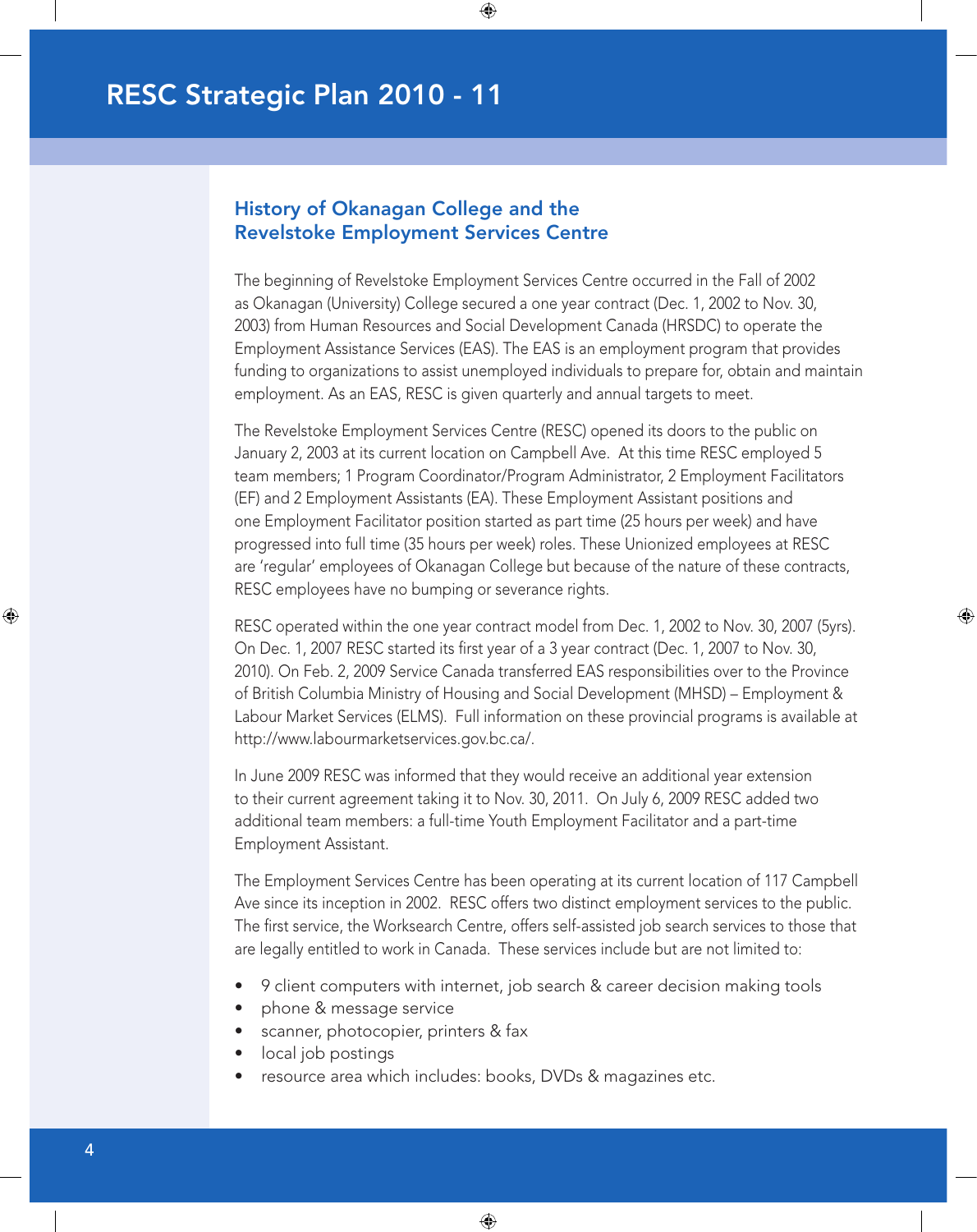comprehensive website

⊕

• 2.5 Employment Assistants to provide support to clients and the centre at large

 $\bigoplus$ 

The second service, Assisted Services, provides individual or group employment facilitation to those who are legally entitled to work in Canada and are unemployed or under employed (working less then 20 hours per week). These services include but are not limited to:

- one-on-one employment counseling, service needs determination & career decision making counseling
- referral to pre-employment workshops such as resume writing, interviews skills, job search skills, labour market information and referral to life skills workshops
- specialized employment counseling services for youth; including referral to the Job Search Boot Camp
- for eligible participants, referrals to Skills Development Employment Benefit, Employment Wage Subsidy, Self-Employment, Youth Skills Link, Job Creation Projects and Opportunities Fund Programs

Through to the end of its current contract, RESC will continue to operate to the highest efficient and comprehensive degree. Years of operating experience and skilled employees have helped to create this admired and successful Employment Service Centre



 $\bigoplus$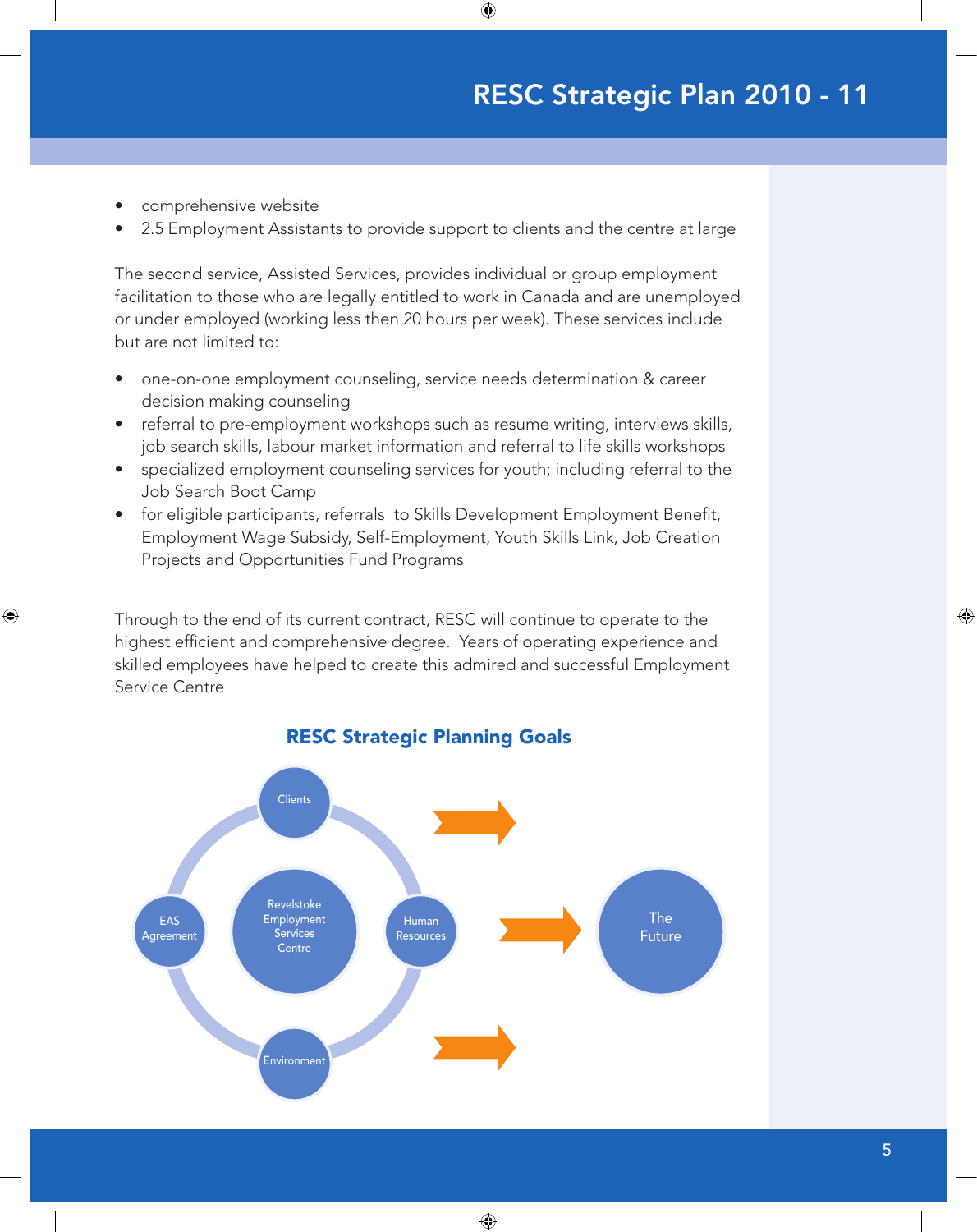### Goal 1 *Agreement*

To excel within the Service Delivery model as outlined in our Employment Assistance Service agreement.

 $\bigoplus$ 

| <b>OBJECTIVES</b>                                                                                                                            | <b>ACTIONS</b>                                                                                                                                                                                                                                                                                                                                                                                                                                                                                                                                                                                                                                                                |
|----------------------------------------------------------------------------------------------------------------------------------------------|-------------------------------------------------------------------------------------------------------------------------------------------------------------------------------------------------------------------------------------------------------------------------------------------------------------------------------------------------------------------------------------------------------------------------------------------------------------------------------------------------------------------------------------------------------------------------------------------------------------------------------------------------------------------------------|
| Meet and exceed Ministry<br>targets in the areas of:<br>• New clients<br>• Evaluations<br>• Workshop Attendance<br>• Case Managed with RTWAP | Review and update rack card distribution<br>Introduce services to new businesses<br>Participate in relevant community planning<br>$\bullet$<br>committees and events<br>Review marketing budget for radio, newspapers<br>Sidewalk awareness during the spring/summer<br>Review and update evaluation forms<br>Review evaluation comments<br>$\bullet$<br>Explore new evaluation methods/tools which can<br>provide quantifiable, meaningful feedback from<br>clients<br>Review all workshops and content<br>Promote workshops with balloons, window paint,<br>word of mouth<br>Review how clients are referred to assisted services<br>$\bullet$<br>and on to case management |
| Staff understanding of the<br>Agreement language and guidelines                                                                              | Ensure all staff understand EAS Agreement<br>language and any changes made                                                                                                                                                                                                                                                                                                                                                                                                                                                                                                                                                                                                    |

⊕

Revelstoke Employment Services Centre must meet a series of targets and criteria set out in our Employment Assistance Service (EAS) agreement. We strive to meet and then exceed these targets which are set out by the Ministry of Housing and Social Development. Targets are set out quarterly in the areas of new clients, evaluations, workshop attendance and case managed with Return to Work Action Plan (RTWAP).

The New Client target will be achieved through marketing initiatives such as rack card distribution, community involvement and radio/newspaper marketing. Our evaluation practices will be reviewed and new methods or tools for evaluation will be explored. All workshops will be reviewed regularly to ensure content remains relevant and helpful and then be actively promoted, utilizing current and new resources. In order for our staff to excel within the service delivery model of our EAS Agreement, a review meeting of the Agreement details will be held as required with all changes being promptly communicated. Communication, experienced staff and an organized plan will ensure that RESC excels at its delivery of their EAS Agreement.

 $\bigoplus$ 

"It's nice to have this support service in the community."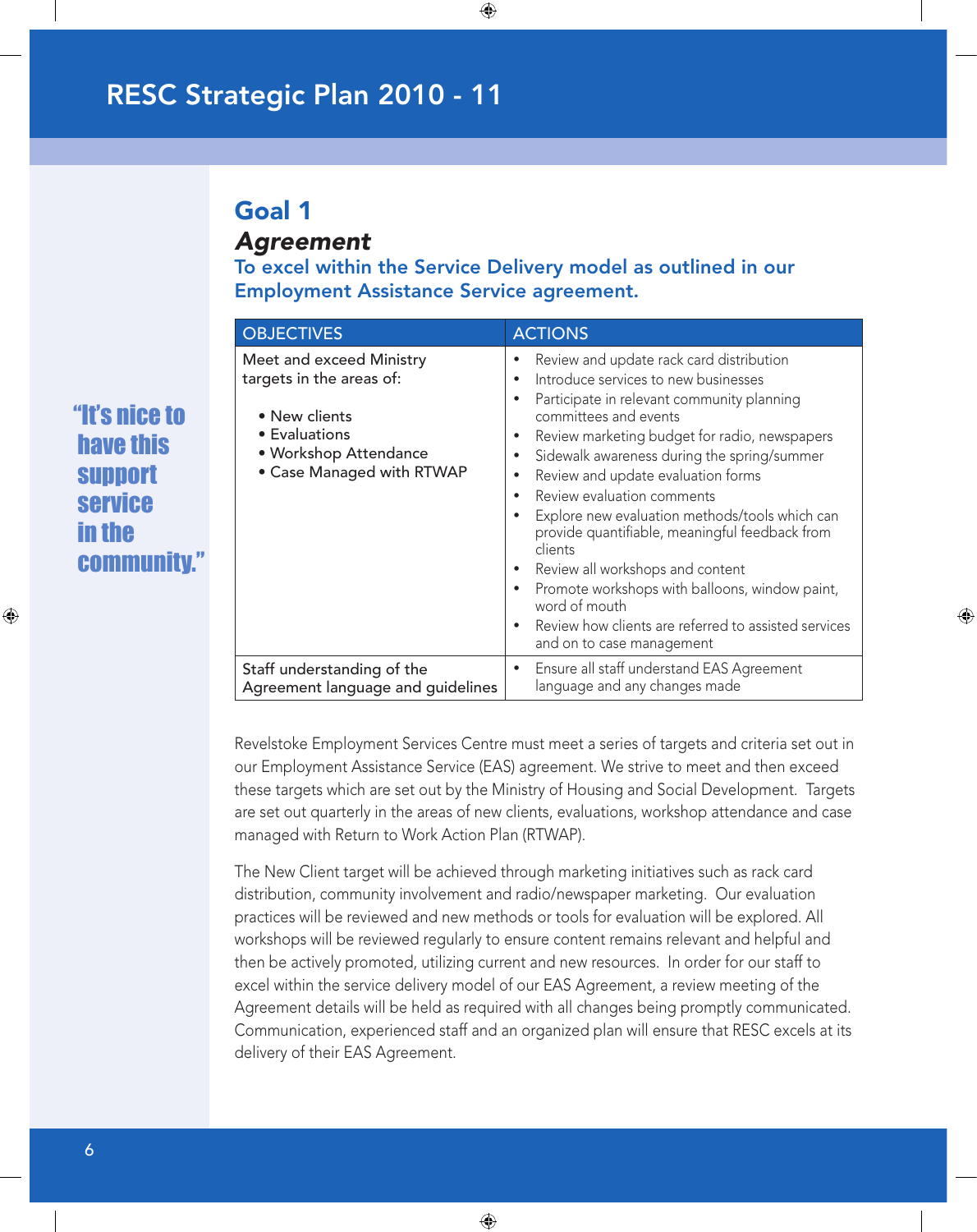# Goal 2

### *Clients*

♠

To support clients in becoming self-directed in their job search strategy.

| <b>OBJECTIVES</b>                                                          | <b>ACTIONS</b>                                                                                                                                                                                                                                                                                                                   |
|----------------------------------------------------------------------------|----------------------------------------------------------------------------------------------------------------------------------------------------------------------------------------------------------------------------------------------------------------------------------------------------------------------------------|
| Establish and meet internal<br>customer service targets                    | Review all processes for confidential handling<br>٠<br>Review Confidentiality Agreement with all<br>$\bullet$<br>employees<br>Establish protocol for consistent customer service<br>$\bullet$<br>(ie greetings)                                                                                                                  |
| Ensure all clients are oriented to the<br>services and Centre              | Review orientation and Service Needs<br>$\bullet$<br>Determination (SND) processes to ensure there are<br>no gaps<br>Review orientation and SND processes for youth<br>$\bullet$<br>and people w/ disabilities                                                                                                                   |
| Be aware of changing client<br>demographics and the local labour<br>market | Collect and analyze more data and resources<br>٠<br>Collect and analyze data specific to target groups<br>$\bullet$<br>(Youth & People w/ Disabilities)<br>Select/utilize appropriate resources to reflect<br>$\bullet$<br>changing demographics and to include target<br>groups<br>Create new Computer Job Search workshop<br>٠ |

 $\bigoplus$ 

"I appreciate being treated with respect and dignity."

⊕

Our goal is to lead people to actualize their full potential in a warm, welcoming environment that provides all the necessary resources. In order to measure our success in creating a friendly and open environment for clients, we will be establishing a customer service protocol and revisiting our procedures for client confidentiality.

RESC will also ensure that our orientation methods are comprehensive, creating a smooth, inclusive experience for all of our visitors. In order to best meet the needs of our diverse clientele we must remain constantly aware of changing demographics and of fluctuations in the local labour market. This information will help us to present current and multiple options to all of our clients so that they may make the best, informed decisions for themselves.

Creating a new Computer Job Search workshop will help certain demographic groups adjust to the rapidly changing employment technology. Remaining current and listening to the changing needs of our clients will help RESC to continue as a vibrant member of the community.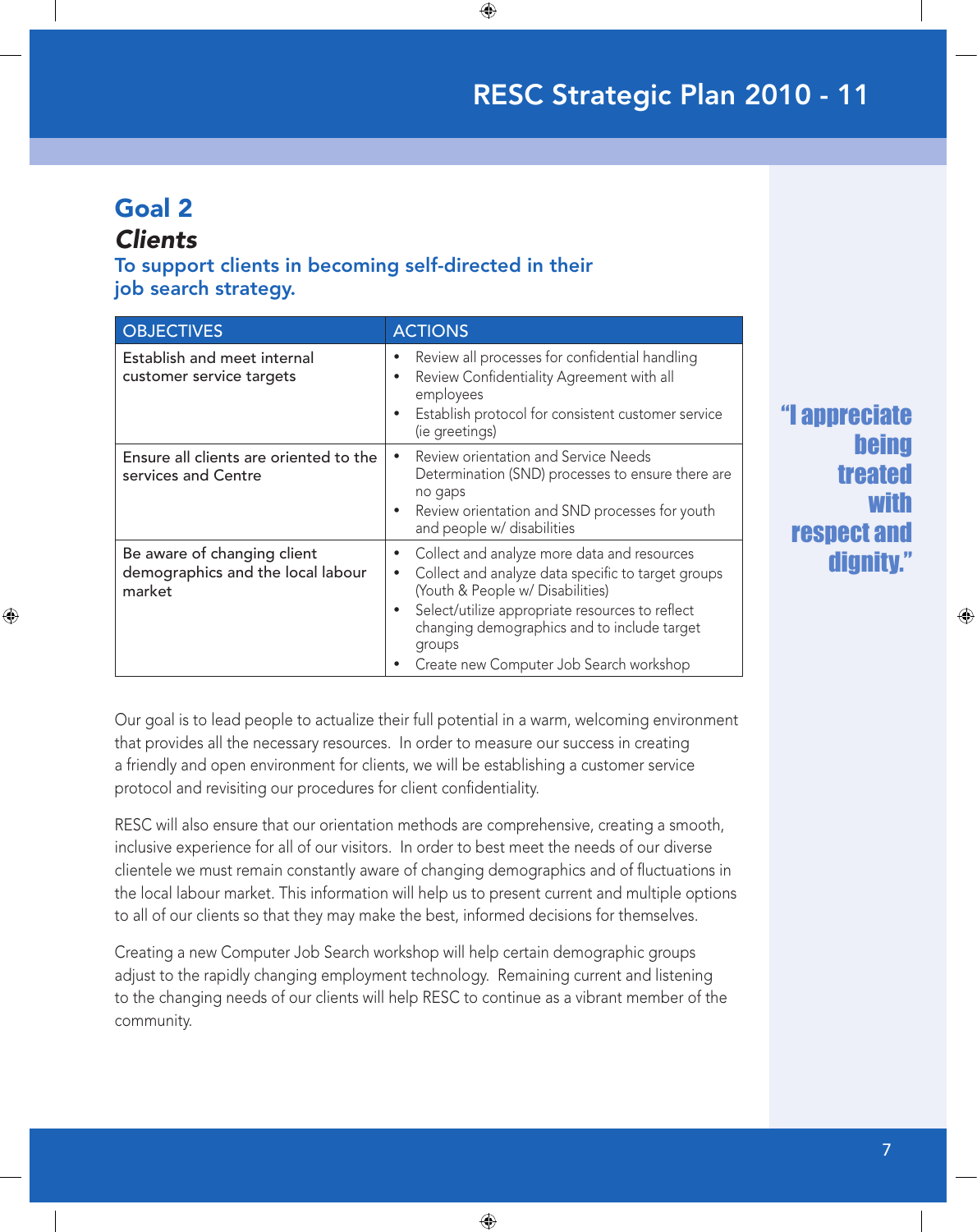# Goal 3

### *Environment*

To provide comprehensive resources in a welcoming environment that will assist clients in their job search.

 $\bigoplus$ 

| <b>OBJECTIVES</b>                                                                                                                     | <b>ACTIONS</b>                                                                                                                                                                                                                                              |
|---------------------------------------------------------------------------------------------------------------------------------------|-------------------------------------------------------------------------------------------------------------------------------------------------------------------------------------------------------------------------------------------------------------|
| Self-Assistance resources for<br>clients are regularly evaluated and<br>improved                                                      | Perform inventories of equipment, supplies and<br>publications<br>Periodically evaluate and assess these existing<br>resources for suitability<br>Research and source new and improved resources                                                            |
| Facility management is regularly<br>evaluated and improved                                                                            | Provide documented feedback on janitorial<br>$\bullet$<br>services to the program coordinator<br>Address safety and security considerations (ie<br>personal alarm)<br>Address building maintenance issues and develop<br>plan for follow-up of these issues |
| Staff, resources and facilities<br>cultivate an inclusive environment<br>where all clients feel welcome to<br>pursue their job search | Take advantage of staff's diverse backgrounds and<br>experiences. Encourage further development with<br>inclusion/diversity training.<br>Review and recommend facility modifications that<br>increase accessibility and inclusion.                          |

⊕

RESC aims to create an environment in which all clients feel welcome, safe and enabled in their employment search. Creating a welcoming setting involves reviewing and continually improving our facilities, the resources we procure and make available to clients, and staff behavior and competencies for inclusion.

RESC is situated in a central location, convenient to both clients and staff as well as the business community, and boasts an attractive layout and design. While we will address any building facility and maintenance issues, the materials and equipment housed inside will also be inventoried and evaluated. We will also develop an even more hospitable environment with staff drawing on their backgrounds and competencies in diversity and inclusion. RESC staff and management will proactively work to make the centre a more accessible and comfortable workplace and will build upon existing assets to strengthen our welcoming environment through resource, facility and staff development.

 $\bigoplus$ 

"Best employment centre I have been in in 20 years."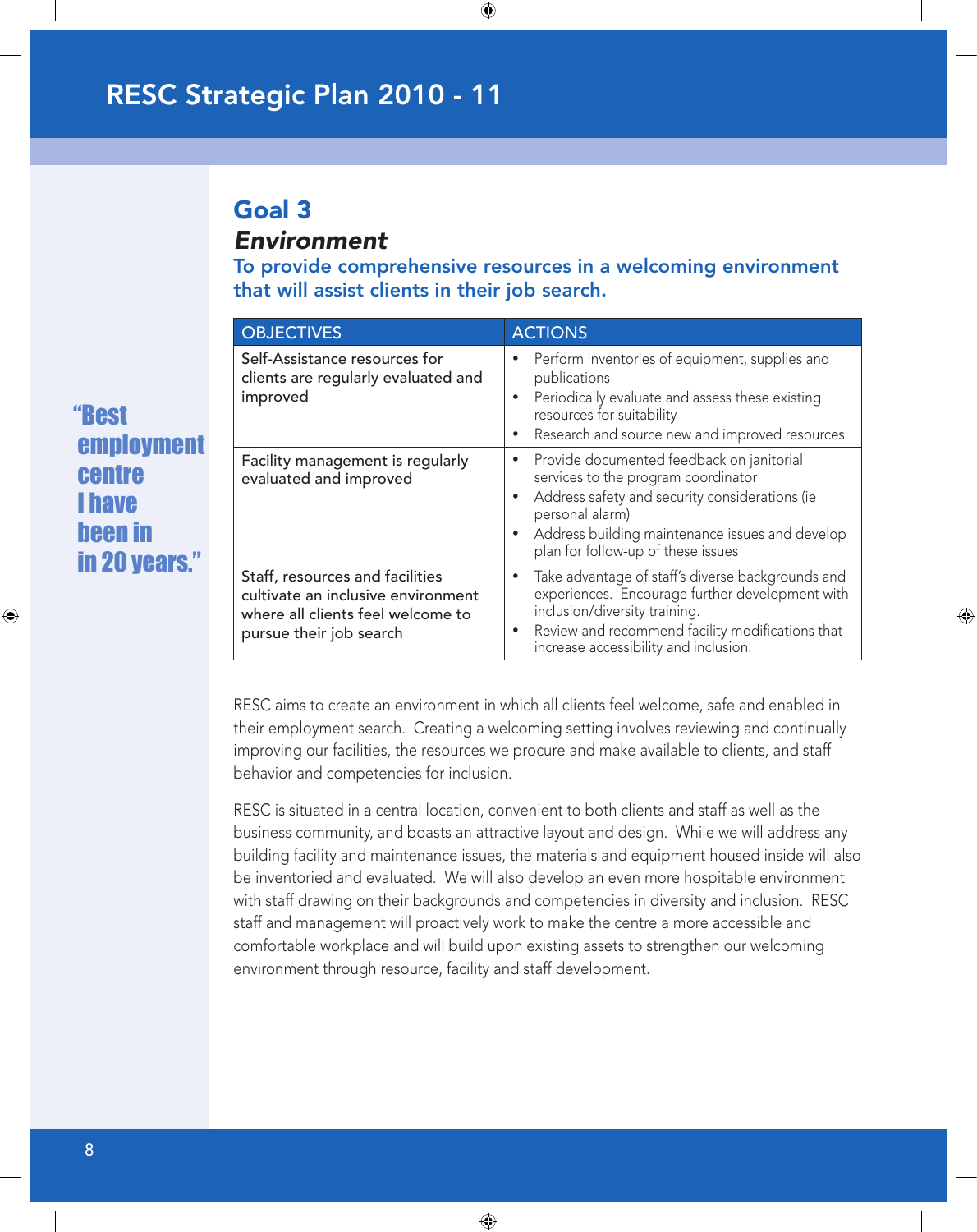### Goal 4

⊕

### *Human Resources*

To ensure our employees have access to professional development and are able to maintain a healthy and safe work-life balance.

 $\bigoplus$ 

| <b>OBJECTIVES</b>                                             | <b>ACTIONS</b>                                                                                                                                                                                                                                                                   |
|---------------------------------------------------------------|----------------------------------------------------------------------------------------------------------------------------------------------------------------------------------------------------------------------------------------------------------------------------------|
| Establish and meet internal<br>customer service targets       | Work on ergonomic safety for each workstation<br>$\bullet$<br>Create Emergency Response Plan for RESC<br>٠<br>Implement plan for non-violent crisis intervention,<br>$\bullet$<br>include yearly workshops and development of<br>protocol                                        |
| Ensure all clients are oriented to the<br>services and centre | Share pertinent information from workshops and/or<br>community among all staff<br>Create independent professional development<br>$\bullet$<br>plans for each employee<br>Proactively seek out professional development<br>opportunities through associations, community,<br>etc. |

"Fantastic staff. Ve helpful and informative."

⊕

Employees are the core of any business or organization and RESC will continue its dedication to its staff, providing a stimulating and enjoyable workplace, which start with a safe and healthy work atmosphere.

Our safety and health measures will include both ergonomic improvements for each employee's workspace and emergency response planning. We will follow WorkSafe BC guidelines to create detailed plans for both everyday work health and emergencies. Also key for safety and essential within the centre is non-violent crisis intervention, which will give employees tools to work with should any difficult situations arise.

Professional development strategies will also be developed to encourage continuous learning and progressive work amongst our employees. We will be proactive in looking for professional development opportunities including such things as association membership, community involvement and workshops. Independent professional development plans will be created for each employee to outline their education, training and personal needs. The confidence and optimism that is created from balancing home life and employment successfully translates to increased efficiency and contentment at work. We will endeavour to meet our employees' needs through a healthy and safe environment, and a stimulating work atmosphere.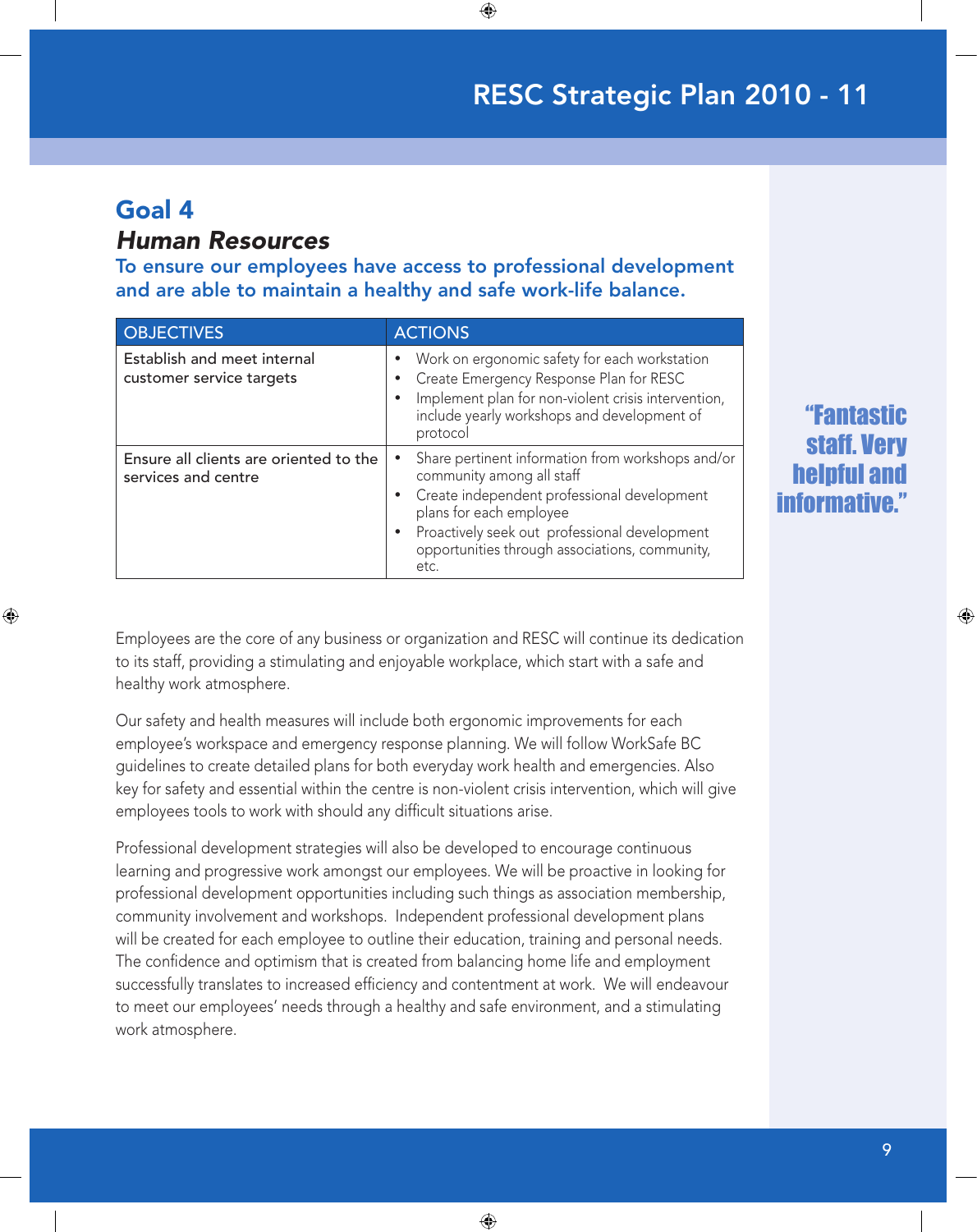# Goal 5

*The Future*

To ensure the success of the next Employment Assistance Service Agreement.

 $\bigoplus$ 

|  | <b>OBJECTIVES</b>                                                                                    | <b>ACTIONS</b>                                                                                                                                                                                                                                                                                                                                                                                                                                    |
|--|------------------------------------------------------------------------------------------------------|---------------------------------------------------------------------------------------------------------------------------------------------------------------------------------------------------------------------------------------------------------------------------------------------------------------------------------------------------------------------------------------------------------------------------------------------------|
|  | Continue to review our work<br>processes and capacity                                                | Review and, if necessary, develop recommendations<br>to improve the following processes: all forms, SND,<br>facilitation, RTWAP (SDEB, EWS), referrals and case<br>management                                                                                                                                                                                                                                                                     |
|  | Assess our external and<br>internal environment                                                      | Be active in lobbying and monitoring Okanagan<br>College's commitment to the EAS agreement by<br>continuing open dialogue with our Dean<br>Request a yearly meeting with Service Canada<br>representatives<br>Complete the Strategic Plan hence showing the value of<br>this contract to Okanagan College and the community<br>Know who the players are and who will be involved in<br>the RFP process<br>Review the local labour market/forecast |
|  | Monitor Okanagan College's<br>overall direction                                                      | Review Okanagan College's new strategic slan<br>Maintain regular communication with our Dean, Jim<br>٠<br>Barmby                                                                                                                                                                                                                                                                                                                                  |
|  | Develop a contingency plan in<br>the event Okanagan College<br>does not secure the next<br>agreement | Develop individual staff career plans<br>Provide Implicit Career Search program for staff<br>(possibly)                                                                                                                                                                                                                                                                                                                                           |

⊕

An integral part of ensuring the success of the next Employment Assistance Service (EAS) agreement is to assess the services delivered by RESC. We will review and, if necessary, change our operations starting with our forms and orientations and working through our client case management and referrals.

 In order to ensure that we are operating to our highest standards we will consider both our internal and external environments. In our internal environment, we will maintain open communication with Okanagan College and complete our Strategic Plan making clear the value of this EAS contract to both Okanagan College and the community. Prior to November 2011, when our current contract ends, we will be aware of all parties interested in this Request for Proposal and be actively involved in its outcome.

The external labour market and community will always remain important factors in the operation of our Employment Services Centre. A contingency plan will be developed for staff to ensure their success should Okanagan College not secure the next EAS agreement. We remain optimistic, with our proven expertise and high regard, that our Employment Services Centre will find success through the current contract and into the next.

 $\bigoplus$ 

♠

"Excellent

programs.

staff.

Great

A real

 asset to the

**commun** 

10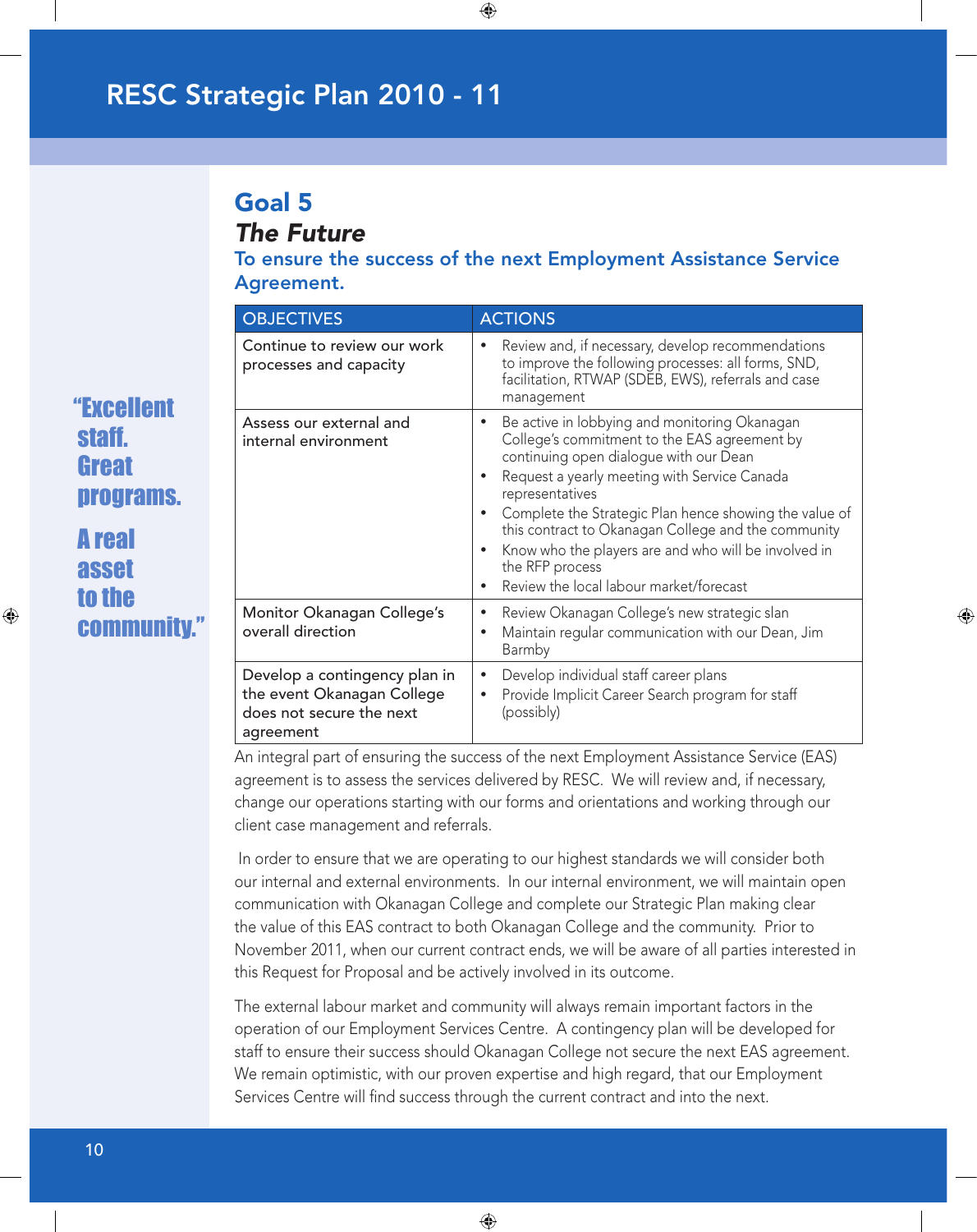

♠

 $\bigoplus$ 

⊕